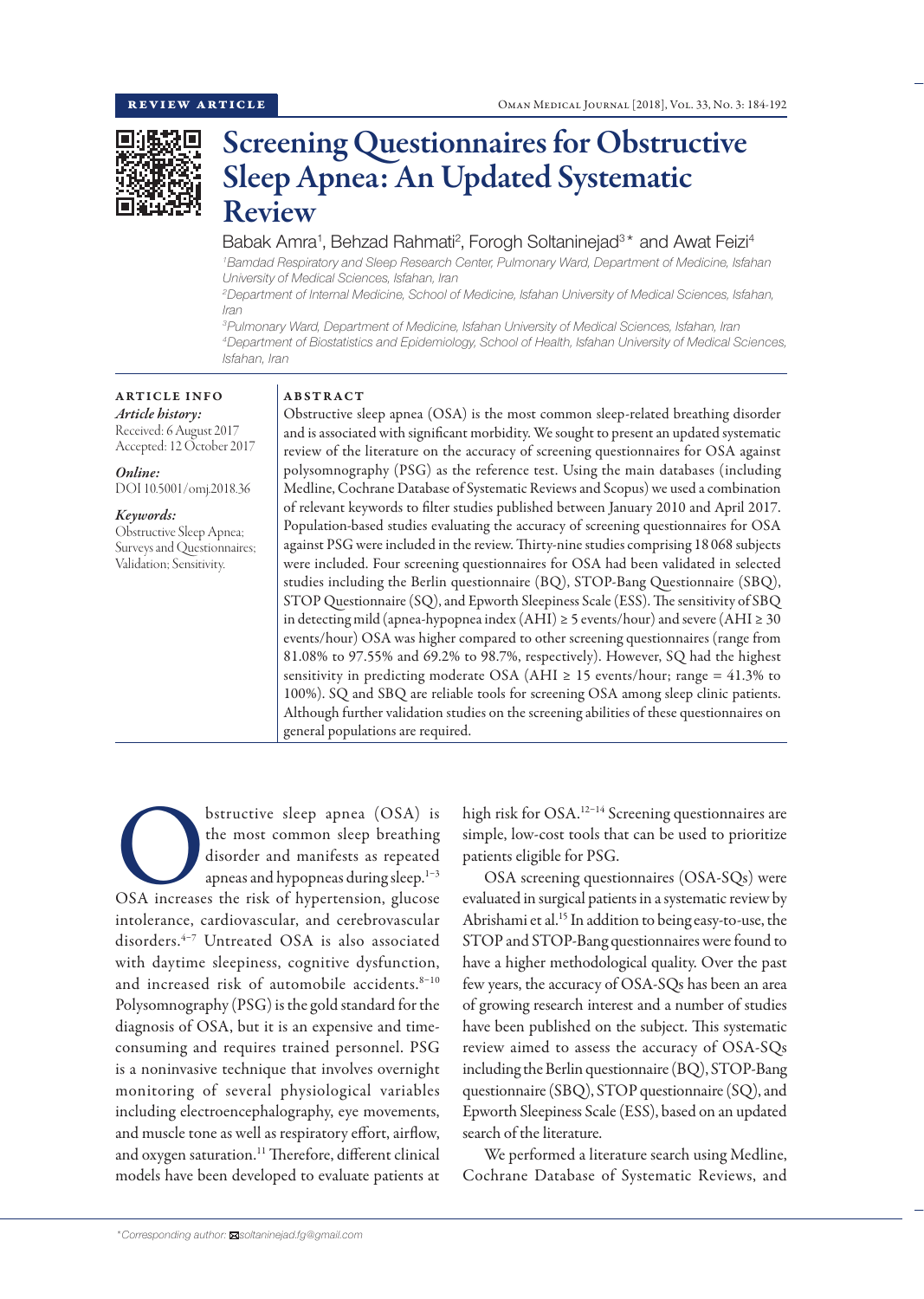

Figure 1: Flow diagram of study selection.

Scopus for articles published between January 2010 and April 2017 using the following terms: OSA or OSAHS (obstructive sleep apnea hypopnea syndrome), hypopnea or hypopnoea, obstructive sleep apnea or sleep apnea syndrome and sensitivity, specificity, validity, or validation, sleep apnea questionnaires, and screening sleep apnea. The reference list of identified studies was also searched manually to detect eligible studies for inclusion. The flow diagram of study selection process is depicted in Figure 1.

Two authors independently reviewed the titles and abstracts of the search results and disagreements were solved in group discussion. The studies had to meet the following criteria to be included: a) participant age > 18 years; b) the accuracy of the screening questionnaire had been assessed against various apnea-hypopnea indexes (AHI) or respiratory disturbance indexes (RDI) based on PSG as the gold standard; and c) studies were published in English. We also included studies if the validity of screening questionnaires was reported as a secondary outcome. Letters to the editor, review articles, case reports, and commentaries were excluded.

Two independent reviewers extracted the following information from each study that met the inclusion criteria: name of the first author, country and year of publication, study design, number of participants, age, gender, body mass index (BMI), neck circumference, validation tool (various types of PSG included), sensitivity, specificity, positive predictive value (PPV) and negative predictive value (NPV) for each AHI or RDI cut-off point including, AHI or RDI of  $\geq$  5 events/ hour (mild OSA), ≥ 15 events/hour (moderate OSA), and  $\geq$  30 events/hour (severe OSA).

Thirty-nine studies qualified for inclusion in the present review, $11,16-54$  with sample sizes ranging from 30 to 4770. These studies were carried out in seven different geographic regions including, North America,<sup>17,18,20,22,27,38,47,50,52</sup> West Asia,<sup>11,16,24,29,30,42,51,53</sup> East Asia,25,26,28,32,36,49,54 Europe,19,31,37,39,43,45,46 South Asia,<sup>40,48</sup> North Africa,<sup>21,44</sup> and South America.<sup>23,33-35</sup> The results of our analysis of the relevant studies are presented below for each of the four OSA-SQs.

# *Berlin questionnaire (BQ)*

The BQ was developed in 1999 and includes three sections. The first section is about snoring, the second section is about daytime fatigue and sleepiness, and the last section is about medical history and anthropometric measures such as hypertension and BMI. If two or more categories were positive, the patient is considered high risk for OSA. 55 BQ was evaluated in 29 out of the 39 eligible studies with a total 9444 subjects. Table 1 shows the characteristics and demographic information pertaining to these studies. Over half of the studies had < 150 subjects with the mean age ranging from 32 to 69.4 years. Only two studies<sup>28,46</sup> assessed the BQ accuracy in the general population, while the subjects in 13 studies were all sleep clinic patients. The remaining 14 studies dealt with a mix of subjects or patient populations. Overnight PSG was used as the validation tool in 23 out of the 29 studies dealing with the BQ. Alternative methods in other studies were type II PSG (full in-home overnight PSG that records all items of standard PSG),<sup>17,25</sup> type III PSG<sup>22,34,46</sup> that typically measure between four and seven physiologic variables, including two respiratory variables (e.g., respiratory effort and airflow), a cardiac variable (e.g., heart rate or an electrocardiogram), and arterial oxyhemoglobin saturation via pulse oximetry, and daytime PSG.24

Table 2 shows the BQ data for the sensitivity, specificity, PPV, and NPV for one or more AHI cutoff points as reported in the selected studies. The BQ highest sensitivity (97.3%) and NPV (95.4%) for the detection of OSA was found at AHI cutoffs ≥ 30 events/hour. However, the BQ had the highest detection specificity for moderate OSA (91.7%). Our analysis indicates a PPV ranging from 11.5% to 91% at AHI  $\geq$  5 events/hour.

#### *STOP-Bang questionnaire (SBQ)*

The SBQ includes four subjective (STOP: Snoring, tiredness, observed apnea, and high blood pressure) and four demographics items (BANG: BMI,<sup>56</sup> Age, Neck circumference, Gender). A score of 5–8 is categorized as high risk for OSA. 57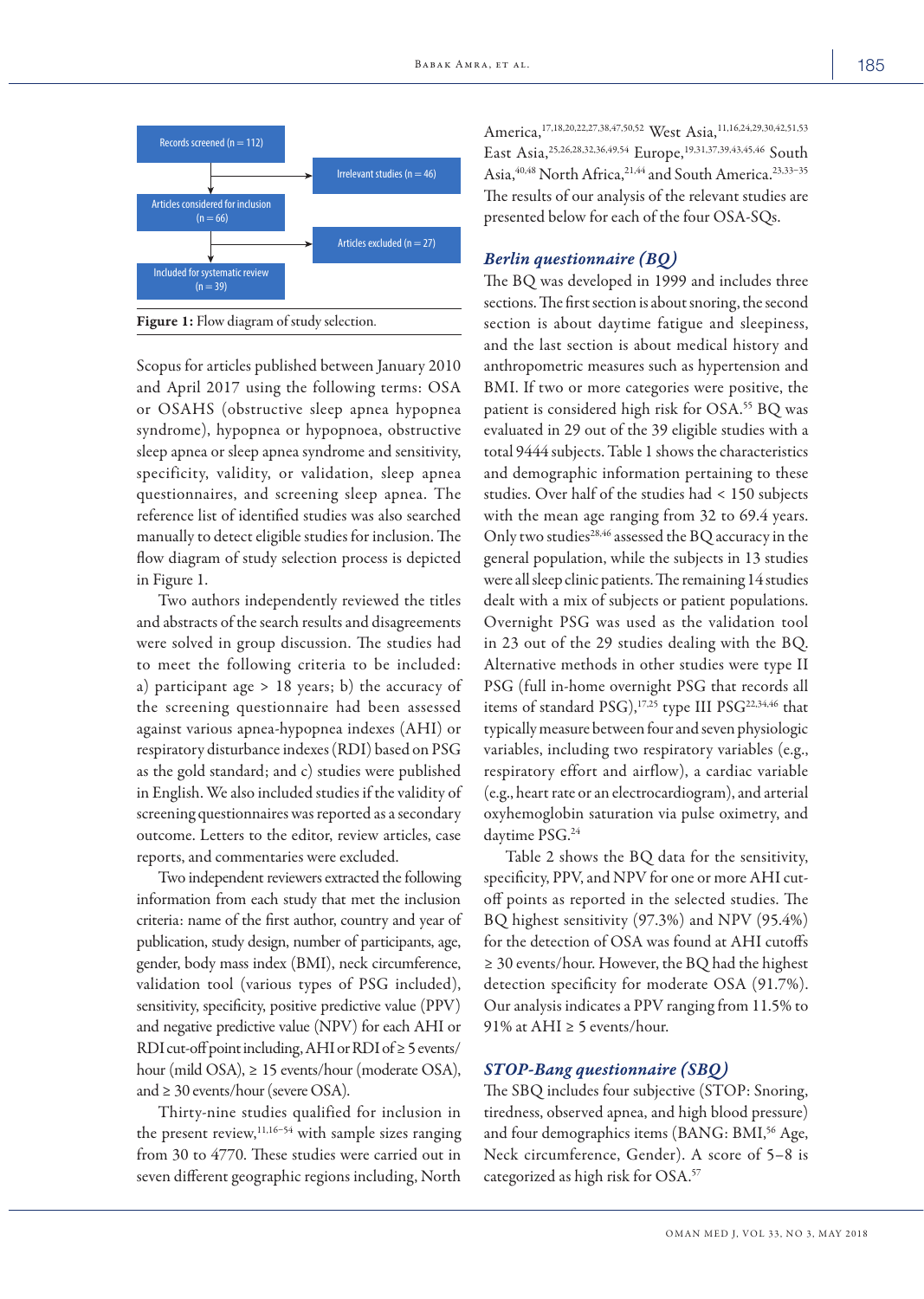| Study                                      | No. of<br>patients | Patient type                                              | Age, years           | Male,<br>% | <b>Body</b> mass<br>index, $\text{kg/m}^2$ | Validation<br>tool                     |
|--------------------------------------------|--------------------|-----------------------------------------------------------|----------------------|------------|--------------------------------------------|----------------------------------------|
| Ong et al. 2010 <sup>36</sup>              | 314                | Sleep clinic patients                                     | $46.8 \pm 15$        | 70.5       | $27.9 + 6$                                 | Lab PSG                                |
| Sagaspe et al. 2010 <sup>43</sup>          | 123                | Sleep clinic patients                                     | $47 \pm 13.2$        | 67.5       |                                            | Lab PSG                                |
| Gantner et al. 2010 <sup>25</sup>          | 143                | Patients with high<br>cardiovascular risk                 | $62.2 \pm 7.6$       | 58         | $26.6 + 3.7$                               | Level II PSG                           |
| Silva et al. 2011 <sup>47</sup>            | 4770               | General population                                        | $62.4 \pm 10.3$      | 51.5       |                                            | Level II PSG                           |
| Saleh et al. 2011 <sup>44</sup>            | 100                | Sleep clinic patients                                     | $45.63 \pm 9.67$     | 51         | $36.34 \pm 10.70$                          | Lab PSG                                |
| Srijithesh et al. 2011 <sup>48</sup>       | 121                | Acute stroke patients                                     | 56.5                 |            |                                            | Lab PSG                                |
| Sforza et al. 201146                       | 643                | General population                                        | $65.6 \pm 0.03$      | 40.90      | $25.3 \pm 0.2$                             | Level III PSG                          |
| Enciso et al. 2011 <sup>22</sup>           | 84                 | Dental clinic patients                                    | $54.93 \pm$<br>12.63 | 77.38      | $26.60 \pm 3.74$                           | Two-night<br>ambulatory<br>somnography |
| Thurtell et al. 2011 <sup>50</sup>         | 30                 | Patients with idiopathic<br>intracranial hypertension     | $32 \pm 6.3$         | 20         | $24.4 \pm 4.1$                             | Lab PSG                                |
| Martinez et al. 2012 <sup>34</sup>         | 57                 | Patients with angina<br>complaints                        | $54 \pm 6.9$         | 46         | $23 \pm 11$                                | Level III PSG                          |
| Hesselbacher et al. 2012 <sup>27</sup>     | 1897               | Sleep clinic patients                                     | $53.84 \pm 15$       | 57.56      | $35.42 \pm 5$                              | Lab PSG                                |
| El-Seyed et al. 2012 <sup>21</sup>         | 234                | Sleep clinic patients                                     | $50.38 \pm 11.29$    | 58.5       | $37.77 \pm 9.54$                           | Lab PSG                                |
| Firat et al. 2012 <sup>24</sup>            | 85                 | Bus drivers                                               |                      | 100        | $29.1 \pm 3.8$                             | Daytime PSG                            |
| Amra et al. 2013 <sup>11</sup>             | 157                | Sleep clinic patients                                     | $52.3 \pm 13.6$      | 55.4       | $31.5 \pm 6$                               | Lab PSG                                |
| Bouloukaki et al. 2013 <sup>19</sup>       | 189                | Clinic outpatients                                        | $47 \pm 13$          | 61.9       | $35.0 \pm 25.1$                            | Lab PSG                                |
| Kang et al. 2013 <sup>28</sup>             | 1305               | General population                                        | $52.78 + 16.55$      | 47.7       | $22.81 + 4.86$                             | Lab PSG                                |
| Best et al. 2013 <sup>17</sup>             | 82                 | Patients with treatment<br>resistant depression           | $47.1 \pm 9$         | 26.83      | $33.34 \pm 8.6$                            | Level II PSG                           |
| Yunus et al. 2013 <sup>54</sup>            | 150                | Clinic outpatients                                        | $44.7 \pm 11.5$      | 64         | $36.3 \pm 11.2$                            | Lab PSG                                |
| Boynton et al. 2013 <sup>20</sup>          | 219                | Sleep clinic patients                                     | $46.3 \pm 13.9$      | 44.8       | $33.43 \pm 8.76$                           | Lab PSG                                |
| Pereira et al. 2013 <sup>38</sup>          | 128                | Sleep clinic patients                                     | $50 \pm 12.3$        | 65.62      | $31 \pm 6.6$                               | Lab PSG                                |
| Scarlata et al. 2013 <sup>45</sup>         | 254                | Clinic outpatients                                        | $65.8 \pm 12.1$      | 68.6       | $38.5 \pm 7.7$                             | Lab PSG                                |
| Vana et al. 2013 <sup>52</sup>             | 47                 | Sleep clinic patients                                     | $46.4 \pm 13.2$      | 34         | $36.3 \pm 9.2$                             | Lab PSG                                |
| Pataka et al. 2014 <sup>37</sup>           | 1853               | Sleep clinic patients                                     | $52 \pm 14$          | 74.42      | $32.8 \pm 7$                               | Lab PSG                                |
| Karakoc et al. 2014 <sup>29</sup>          | 217                | Surgical population                                       | $42.5 \pm 10.7$      | 88         | $28.10 \pm 4.1$                            | Lab PSG                                |
| Margallo et al. 2014 <sup>33</sup>         | 422                | Patients with resistant<br>hypertension                   | $62.4 \pm 9.9$       | 31         | $31.2 \pm 5.7$                             | Lab PSG                                |
| Ha et al. 2014 <sup>26</sup>               | 141                | Sleep clinic patients                                     | $44.82 \pm 12$       | 81.6       | $25.33 \pm 5$                              | Lab PSG                                |
| Ulasli et al. 2014 <sup>51</sup>           | 1450               | Sleep clinic patients                                     | $50 \pm 9.83$        | 62.96      | $31.25 \pm 9.09$                           | Lab PSG                                |
| Kim et al. 2015 <sup>32</sup>              | 592                | Sleep clinic patients                                     | $47.8 \pm 12.7$      | 83.5       | $24.7 + 3.5$                               | Lab PSG                                |
| Alhouqani et al. 2015 <sup>16</sup>        | 193                | Sleep clinic patients                                     | $42.87 \pm 11.83$    | 77.7       | $34.90 \pm 8.60$                           | Lab PSG                                |
| Sadeghniiat-Haghighi et<br>al. $2015^{42}$ | 603                | Sleep clinic patients                                     | $45.8 \pm 12.7$      | 74.8       | $29.18 \pm 5.9$                            | Lab PSG                                |
| Yuceege et al. 2015 <sup>53</sup>          | 433                | Sleep clinic patients                                     | $47.5 \pm 10.5$      | 65.82      | $31.1 \pm 5.6$                             | Lab PSG                                |
| Nunes et al. 2015 <sup>35</sup>            | 40                 | Coronary artery bypass<br>grafting patients               | $56 \pm 7$           | 73         | $30\pm4$                                   | Lab PSG                                |
| Nunes et al. 2015 <sup>35</sup>            | 41                 | Abdominal surgery<br>patients                             | $56 \pm 8$           | 68         | $29 \pm 5$                                 | Lab PSG                                |
| Faria et al. 2015 <sup>23</sup>            | 91                 | Patients with chronic<br>obstructive pulmonary<br>disease | $69.4 \pm 9.6$       | 63.7       | $23.6 \pm 3.9$                             | Lab PSG                                |
| Popevic et al. 2016 <sup>39</sup>          | 100                | Commercial drivers                                        | $43.4 \pm 10.7$      | 100        | $29.0 \pm 5.7$                             | Lab PSG                                |
| Khaledi-Paveh et al.<br>201630             | 100                | Sleep clinic patients                                     | $45.66 \pm$<br>11.83 | 60         | $29.5 \pm 6.1$                             | Lab PSG                                |
| Kicinski et al. 2016 <sup>31</sup>         | 123                | Sleep clinic patients                                     | $54.6 \pm 11.1$      | 66.40      | $33.5 \pm 5.2$                             | Lab PSG                                |
| Tan et al. 2016 <sup>49</sup>              | 242                | General population                                        | $48.3 \pm 14$        | 50.4       | $26.2 \pm 5$                               | Level 3 PSG                            |
| Bhat et al. 2016 <sup>18</sup>             | 85                 | Sleep clinic patients                                     | $50.5 \pm 12.6$      | 70.6       | $32 \pm 1.55$                              | Lab PSG/<br>Level III PSG              |
| Prasad et al. 2017 <sup>40</sup>           | 210                | Sleep clinic patients                                     | $46.5 \pm 13.7$      | 72.9       | $31.9 \pm 7.4$                             | Lab PSG                                |

Table 1: Overview of studies included looking at the accuracy of screening questionnaires for obstructive sleep apnea against polysomnography (PSG) as the reference test.

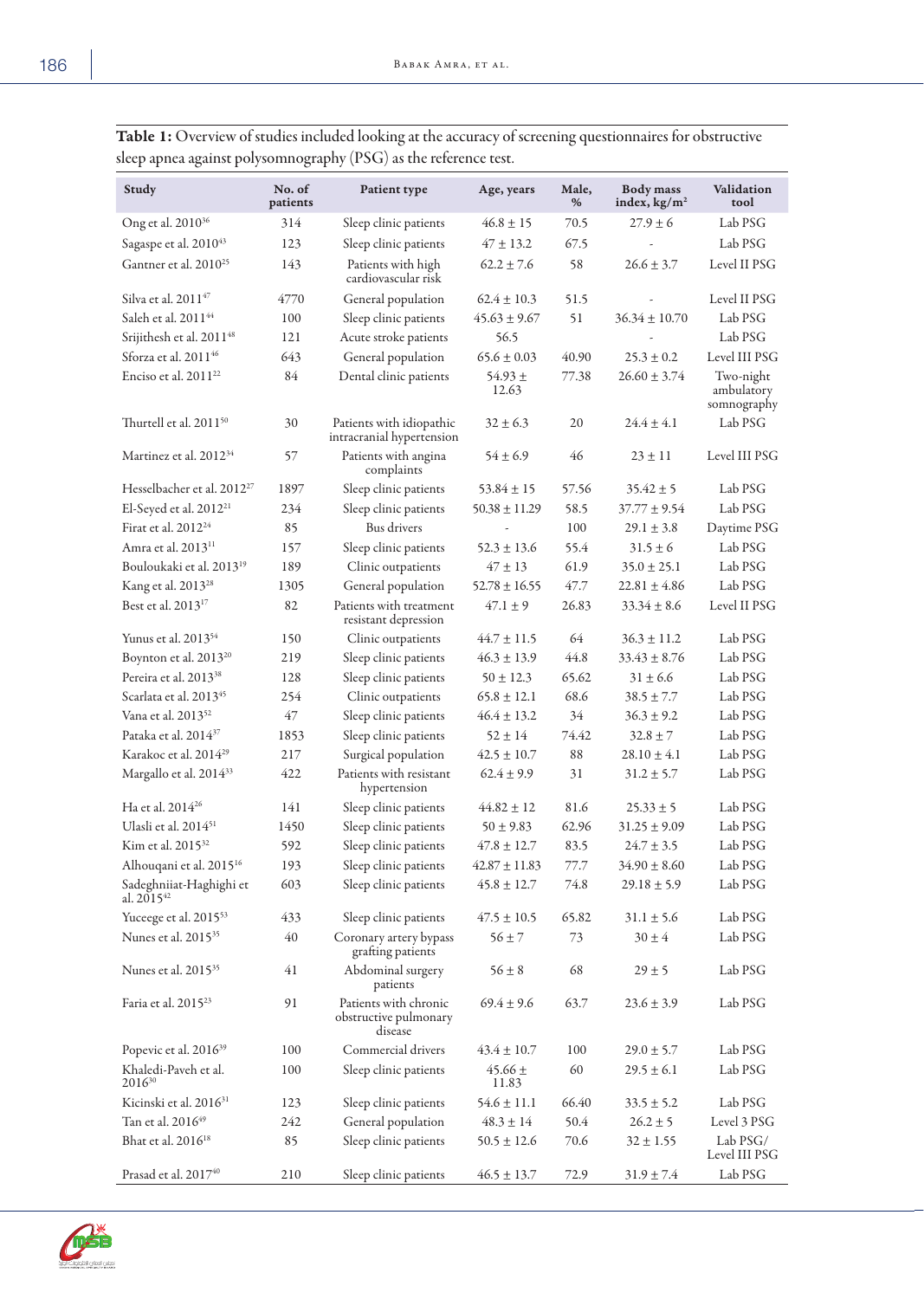| Study                                    |       | AHI $\geq$ 5 |             |      |       | $AHI \geq 15$                                                |                 |             |                                      | AHI $\geq 30$ |                          |                 |
|------------------------------------------|-------|--------------|-------------|------|-------|--------------------------------------------------------------|-----------------|-------------|--------------------------------------|---------------|--------------------------|-----------------|
|                                          | %     | %            | %           | %    | %     | Sensitivity Specificity PPV NPV Sensitivity Specificity<br>% | <b>PPV</b><br>% | %           | NPV Sensitivity Specificity PPV<br>% | %             | %                        | <b>NPV</b><br>% |
| Berlin                                   |       |              |             |      |       |                                                              |                 |             |                                      |               |                          |                 |
| Sagaspe et al.<br>$2010^{43}$            | 72    | 73           | 63          |      | 76    | 61                                                           | 43              |             | 71                                   | 53            | 16                       |                 |
| Gantner et<br>al. 2010 <sup>25</sup>     |       | ÷,           |             |      | 89    | 35                                                           | 76              | 58          | 92                                   | 26            | 49                       | 81              |
| Saleh et al.<br>$2011^{44}$              | 97    | 90           | 96          | 93   |       |                                                              |                 |             |                                      |               |                          |                 |
| Srijithesh et<br>al. $2011^{48}$         | 68.2  | 58.8         | 68.2        | 58.8 |       |                                                              |                 |             |                                      |               |                          |                 |
| Sforza et al.<br>201146                  |       |              |             |      | 76.69 | 39.34                                                        |                 | 63.17 55.44 |                                      |               |                          |                 |
| Enciso et al.<br>$2011^{22}$             |       |              |             |      | 67.9  | 54.8                                                         | 72              | 50          |                                      |               |                          |                 |
| Thurtell et<br>al. 2011 <sup>50</sup>    | 83.3  | 58.3         | 75          | 70   |       | ÷                                                            |                 |             |                                      |               |                          |                 |
| Martinez et<br>al. 2012 <sup>34</sup>    |       |              |             |      | 72    | 50                                                           | 53              | 70          |                                      |               |                          |                 |
| El-Seyed et<br>al. 2012 <sup>21</sup>    | 95.07 | 25           | 92.79 33.33 |      | 95.48 | 7.41                                                         | 87.11           | 20          | 97.3                                 | 10.71         | 74.23                    | 60              |
| Firat et al.<br>2012 <sup>24</sup>       |       | ÷,           |             | ÷,   | 45.6  | 84.6                                                         | 77.1            | 56.8        |                                      |               |                          |                 |
| Amra et al.<br>$2013^{11}$               | 84.0  | 61.5         | 96.0        | 25.8 | 87.9  | 36.7                                                         | 75.3            | 58.0        | 87.8                                 | 26.5          | 51.5                     | 70.9            |
| Bouloukaki<br>et al. 2013 <sup>19</sup>  | 76    | 40           | 94          | 12   | 84    | 61                                                           | 86              | 52          | 79                                   | 39            | 80                       | 36              |
| Kang et al.<br>$201\bar{3}^{28}$         | 69    | 83           |             |      | 89    | 63                                                           |                 |             |                                      |               |                          |                 |
| Best et al.<br>$2013^{17}$               | 25.0  | 85.4         | 56.5        | 60.0 | 24.5  | 91.7                                                         | 35.5            | 93.3        |                                      |               |                          |                 |
| Yunus et al.<br>201354                   | 92    | 17           | 97          | 29   | ÷,    | ÷,                                                           |                 |             |                                      |               |                          |                 |
| Pereira et al.<br>2013 <sup>38</sup>     | 86    | 25           | 91.7        | 15.8 | 91    | 28                                                           | 73.4            | 57.9        | 89                                   | 18            | 45.9                     | 68.4            |
| Pataka et al.<br>$2014^{37}$             | 71.8  | 17.2         | 11.5        | 80.2 | 78    | 18                                                           | 16.5            | 80.4        | 90                                   | 28.5          | 56                       | 74              |
| Karakoc et<br>al. 2014 <sup>29</sup>     | 83.4  | 22.2         | 76.4        | 30.8 | 89.3  | 22.6                                                         | 42.1            | 76.9        | $\sim$                               | $\sim$        | $\overline{\phantom{a}}$ |                 |
| Margallo et<br>al. 2014 <sup>33</sup>    | 68    | 46           | 85          | 24   | 69    | 40                                                           | 58              | 50          | 76                                   | 40            | 39                       | 77              |
| Ha et al.<br>$2014^{26}$                 | 75    | 30.29        | 83.17 28.21 |      | 75    | 32.14                                                        |                 | 62.38 46.15 | 80.39                                | 32.58         |                          | 40.59 74.36     |
| Ulasli et al.<br>$2014^{51}$             | 73.1  | 44.5         |             |      | 76.4  | 39.5                                                         |                 |             | 80.3                                 | 35.3          |                          |                 |
| Kim et al.<br>2015 <sup>32</sup>         | 71.5  | 32.0         | 84.3        | 18.0 | 75.5  | 35.4                                                         | 62.1            | 50.6        |                                      |               |                          |                 |
| Yuceege et<br>al. $2015^{53}$            |       |              |             |      | 84.2  | 31.7                                                         | 48.7            | 63.4        |                                      |               |                          |                 |
| Nunes et al.<br>201535                   |       |              |             |      | 67    | 26                                                           | 50              | 42          |                                      |               |                          |                 |
| Nunes et al.<br>201535                   |       |              |             |      | 82    | 62                                                           | 61              | 83          |                                      |               |                          |                 |
| Faria et al.<br>2015 <sup>23</sup>       | 40    | 68.4         | 25          | 81.2 | ÷,    | ÷,                                                           |                 |             |                                      |               |                          |                 |
| Popevic et al.<br>$20\overline{1}6^{39}$ | 50.9  | 86.0         | 82.9        | 56.9 | 78.3  | 77.9                                                         | 51.4            | 92.3        | 75                                   | 70.4          | 25.7                     | 95.4            |

| <b>Table 2:</b> Predictive parameters of the screening questionnaires. |
|------------------------------------------------------------------------|
|------------------------------------------------------------------------|

*AHI: apnea-hypopnea index; PPV: positive predictive value; NPV: negative predictive value.*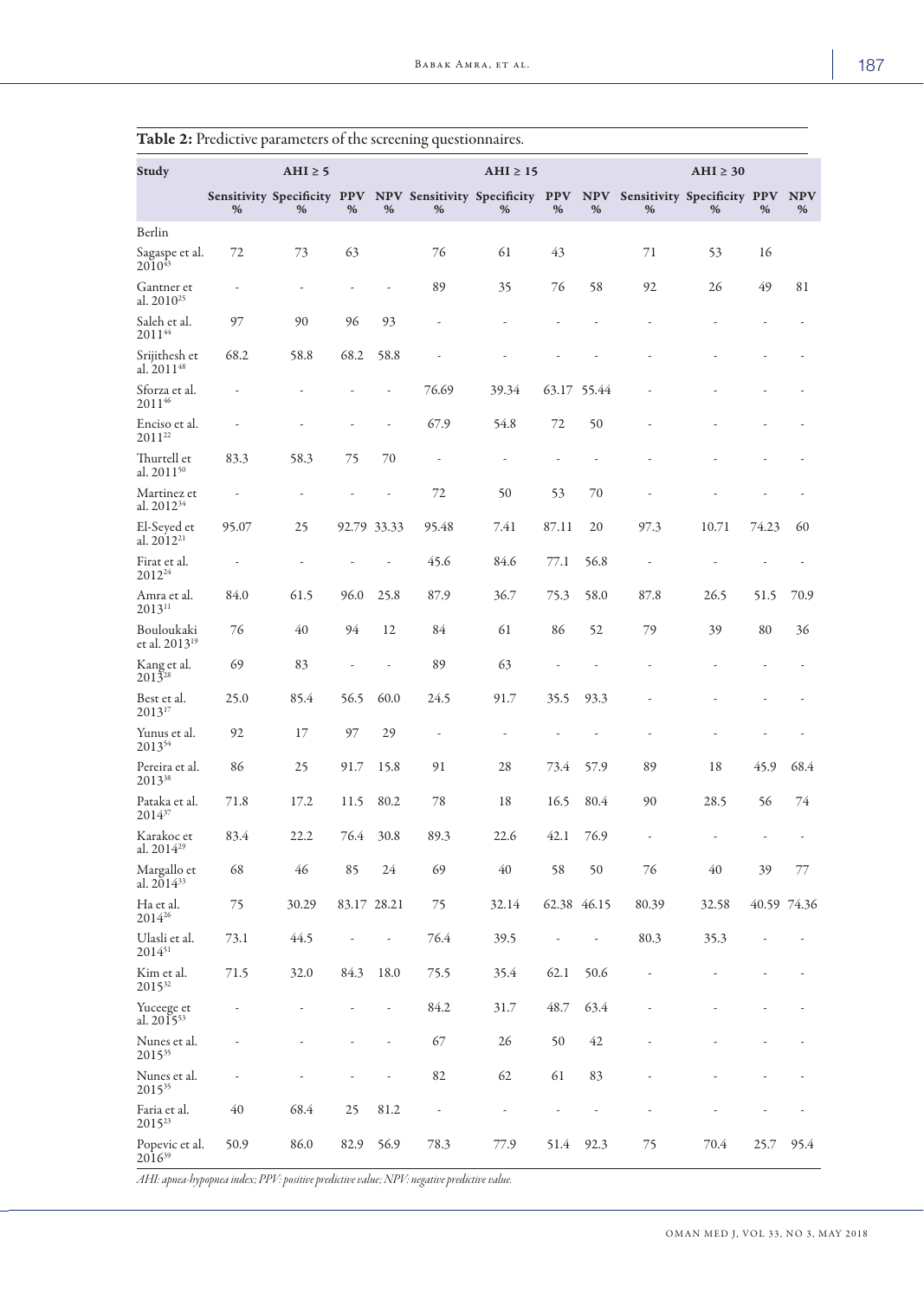|                                                |       |             |             |             | ◡<br>$\overline{\phantom{a}}$ |                                                                                                  |             |       |       |               |             |                 |
|------------------------------------------------|-------|-------------|-------------|-------------|-------------------------------|--------------------------------------------------------------------------------------------------|-------------|-------|-------|---------------|-------------|-----------------|
| Study                                          |       | AHI $\ge$ 5 |             |             |                               | $AHI \geq 15$                                                                                    |             |       |       | $AHI \geq 30$ |             |                 |
|                                                | %     | %           | %           | %           | %                             | Sensitivity Specificity PPV NPV Sensitivity Specificity PPV NPV Sensitivity Specificity PPV<br>% | %           | %     | %     | %             | %           | <b>NPV</b><br>% |
| Khaledi-<br>Paveh et al.<br>201630             | 77.3  | 23.1        | 68          | 22          | 58.5                          | 45.7                                                                                             |             |       | 30.8  | 80            |             |                 |
| Kicinski et<br>al. 2016 <sup>31</sup>          |       |             |             | L,          | 93.10                         | 16.20                                                                                            | 1.11        | 42    |       |               |             |                 |
| Prasad et al.<br>$2017^{40}$                   | 33.5  | 39.1        | 83          | 40          | 87.5                          | 37.8                                                                                             | 72.1        | 62.2  | 89.4  | 32.1          | 56.4        | 75.6            |
| <b>STOP-Bang</b>                               |       |             |             |             |                               |                                                                                                  |             |       |       |               |             |                 |
| Ong et al.<br>$2010^{36}$                      | 84.7  | 52.6        | 84.4        | 53.2        | 91.1                          | 40.4                                                                                             | 60.8        | 81.3  | 95.4  | 35.0          | 43.5        | 93.5            |
| Silva et al.<br>201147                         |       |             |             |             | 87                            | 43.3                                                                                             |             |       | 70.4  | 59.5          |             |                 |
| El-Seyed et<br>al. 2012 <sup>21</sup>          | 97.55 | 26.32       | 93.43       | 50          | 97.74                         | 3.7                                                                                              | 86.93       | 20    | 98.65 | 5.36          | 73.37       | 60              |
| Firat et al.<br>2012 <sup>24</sup>             | ÷     |             |             |             | 87                            | 48.7                                                                                             | 66.6        | 76    |       |               |             |                 |
| Boynton et<br>al. $2013^{20}$                  | 82.2  | 48.0        | 84.2        | 44.4        | 93.2                          | 40.5                                                                                             | 58.2        | 87.0  | 96.8  | 33.1          | 36.4        | 96.3            |
| Pereira et al.<br>201338                       | 90    | 42          | 93.7        | 29.4        | 93                            | 28                                                                                               | 73.9        | 64.7  | 96    | 21            | 48.6        | 88.2            |
| Pataka et al.<br>$2014^{37}$                   | 90    | 4.9         | 12.2        | 76.8        | 94                            | 5.5                                                                                              | 17          | 84    | 98.7  | 9.9           | 52.7        | 88.4            |
| Ha et al.<br>$2014^{26}$                       | 81.08 | 57.14       |             | 88.24 43.24 | 85.71                         | 45.45                                                                                            | 70.59 67.57 |       | 86.27 | 34.09         |             | 43.14 81.08     |
| Alhouqani et<br>al. $201\overline{5}^{16}$     | 90.24 | 31.03       | 88.10 36.00 |             | 96.75                         | 30.00                                                                                            | 70.83 84.00 |       | 97.70 | 21.70         |             | 50.60 92.00     |
| Kim et al.<br>2015 <sup>32</sup>               | 97.0  | 18.6        | 85.9        | 54.6        | 98.0                          | 10.6                                                                                             | 60.6        | 78.8  |       |               |             |                 |
| Sadeghniiat-<br>Haghighi et<br>al. $2015^{42}$ | 91.6  | 45.2        | 78.2        | 71.6        | 97.1                          | 35.2                                                                                             | 56.9        | 93.3  | 98    | 29.4          | 41.8        | 96.6            |
| Tan et al.<br>201649                           | L,    |             |             |             | 66.2                          | 74.7                                                                                             | 50.6        | 85.0  | 69.2  | 67.1          | 20.2        | 94.8            |
| Prasad et al.<br>201740                        | 89    | 43.5        | 84.9        | 52.6        | 93.4                          | 39.2                                                                                             | 73.8        | 76.3  | 96.2  | 32.1          | 58.1        | 89.5            |
| <b>STOP</b>                                    |       |             |             |             |                               |                                                                                                  |             |       |       |               |             |                 |
| Silva et al.<br>201147                         |       |             |             |             | 62                            | 56.3                                                                                             |             |       | 68.8  | 59.5          |             |                 |
| El-Seyed et<br>al. 2012 <sup>21</sup>          | 91.67 | 25          | 92.57 22.73 |             | 94.35                         | 25.93                                                                                            | 89.3        | 41.18 | 95.95 | 19.64         | 72.55 64.71 |                 |
| Firat et al.<br>2012 <sup>24</sup>             |       |             |             |             | 41.3                          | 92.3                                                                                             | 86.4        | 57.1  |       |               |             |                 |
| Boynton et<br>al. 2013 <sup>20</sup>           | 74.6  | 34.0        | 79.2        | 28.3        | 80.6                          | 34.5                                                                                             | 52.2        | 66.7  | 83.9  | 31.8          | 32.7        | 83.3            |
| Pataka et al.<br>201437                        | 91.7  | 6.4         | 12.8        | 84          | 92.7                          | 6.6                                                                                              | 17.3        | 72    | 97    | 11            | 52.3        | 78.4            |
| Ha et al.<br>201426                            | 74.77 | 50.00       | 85.57 33.33 |             | 76.19                         | 40.00                                                                                            | 65.98 52.38 |       | 80.39 | 36.36         |             | 42.27 76.19     |
| Sadeghniiat-<br>Haghighi et<br>al. $2015^{42}$ | 86.3  | 46.5        | 81.9 54.8   |             | 91.1                          | 37.1                                                                                             | 61.5        | 79    | 94.1  | 30.7          | 40.2        | 91.1            |
| Nunes et al.<br>201535                         |       |             |             |             | 100                           | 5                                                                                                | 54          | 100   |       |               |             |                 |
| Nunes et al.<br>201535                         |       |             |             |             | $\bf 88$                      | 13                                                                                               | 42          | 60    |       |               |             |                 |

Table 2: Predictive parameters of the screening questionnaires. *(-continued)*

*AHI: apnea-hypopnea index; PPV: positive predictive value; NPV: negative predictive value.* 

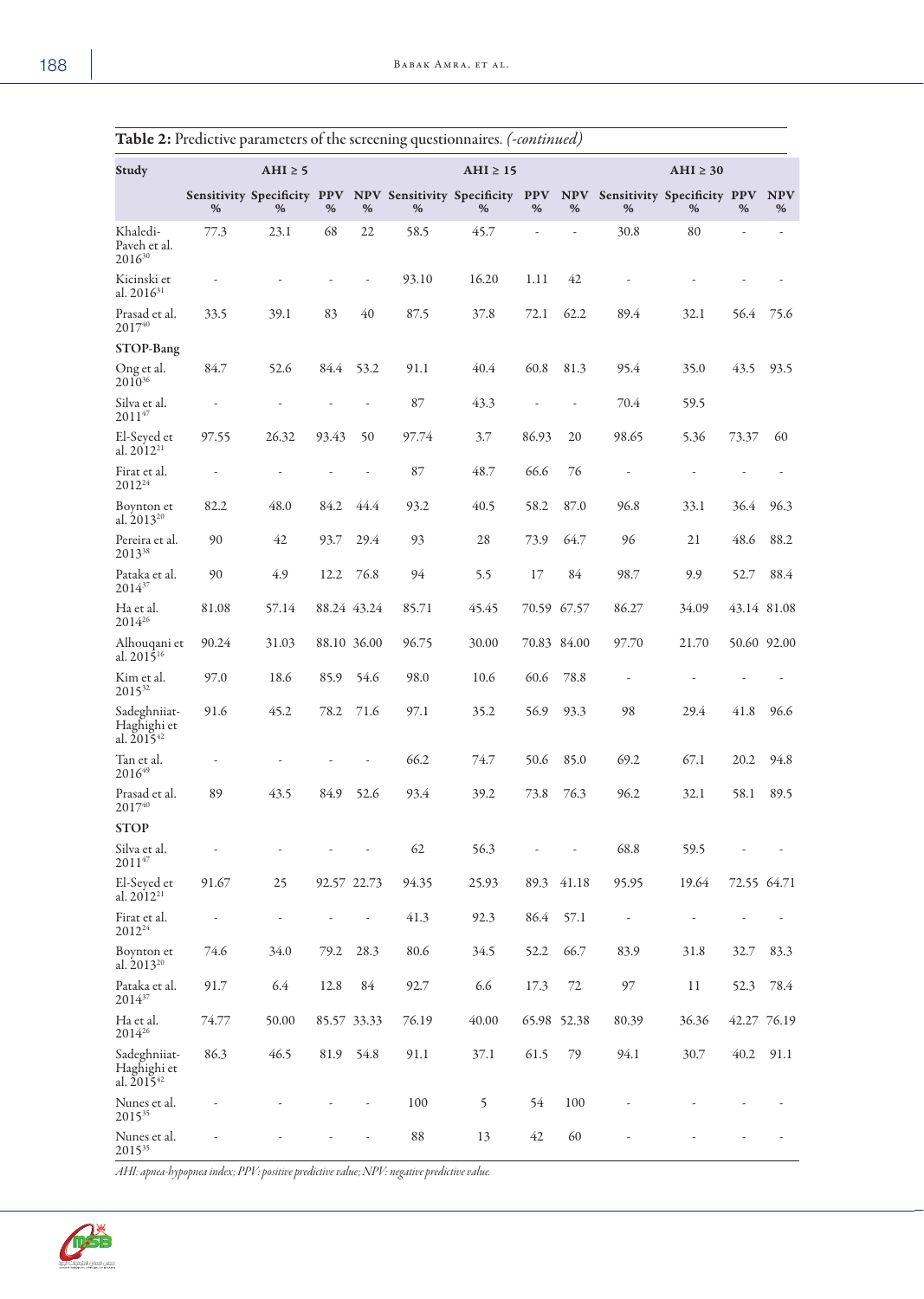|                                           | $\mathbf{r}$ |             |      |             | $\mathbf{v}$ is |                                                                                                  |      |             |       |               |      |                 |
|-------------------------------------------|--------------|-------------|------|-------------|-----------------|--------------------------------------------------------------------------------------------------|------|-------------|-------|---------------|------|-----------------|
| Study                                     |              | AHI $\ge$ 5 |      |             |                 | $AHI \geq 15$                                                                                    |      |             |       | $AHI \geq 30$ |      |                 |
|                                           | %            | %           | %    | %           | %               | Sensitivity Specificity PPV NPV Sensitivity Specificity PPV NPV Sensitivity Specificity PPV<br>% | %    | %           | %     | %             | %    | <b>NPV</b><br>% |
| Prasad et al.<br>201740                   | 87.8         | 43.5        | 84.7 | 50          | 91.9            | 39.2                                                                                             | 73.5 | 72.5        | 95.2  | 33            | 58.2 | 87.5            |
| <b>Epworth Sleepiness Scale</b>           |              |             |      |             |                 |                                                                                                  |      |             |       |               |      |                 |
| Silva et al.<br>$2011^{47}$               |              |             |      |             | 39              | 71.4                                                                                             |      |             | 46.1  | 70.4          |      |                 |
| Hesselbacher<br>et al. 2012 <sup>27</sup> |              |             |      |             | 54              | 57                                                                                               | 64   | 47          |       |               |      |                 |
| El-Seyed et<br>al. 2012 <sup>21</sup>     | 72.55        | 75          |      | 96.73 21.13 | 75.71           | 48.15                                                                                            |      | 90.54 23.23 | 79.73 | 46.43         |      | 79.73 46.43     |
| Scarlata et al.<br>201345                 |              |             |      |             |                 |                                                                                                  |      |             |       |               |      |                 |
| Vana et al.<br>201352                     | 31.3         | 53.3        | 58.8 | 26.7        |                 |                                                                                                  |      |             |       |               |      |                 |
| Pataka et al.<br>$2014^{37}$              | 33.3         | 50.6        | 9.1  | 83.6        | 44.5            | 52.1                                                                                             | 17   | 81          | 57    | 62.4          | 59   | 60              |
| Ulasli et al.<br>201451                   | 46.9         | 60          |      |             | 49.9            | 61.1                                                                                             |      | L,          | 52.8  | 58.2          |      |                 |
| Faria et al.<br>$2015^{23}$               | 60           | 73.7        | 37.5 | 87.5        | $\frac{1}{2}$   |                                                                                                  |      |             |       |               |      |                 |
| Kicinski et<br>al. $2016^{31}$            |              |             |      |             | 53.20           | 58.80                                                                                            | 1.90 | 79          |       |               |      |                 |
| Bhat et al.<br>2016 <sup>18</sup>         |              |             |      |             | 46.2            | 65.2                                                                                             | 75   | 34.9        |       |               |      |                 |
| Prasad et al.<br>201740                   | 55.5         | 67.4        | 85.9 | 29.8        | 59.6            | 66.2                                                                                             | 76.4 | 47.1        | 66.4  | 65.1          | 65.1 | 66.4            |

Table 2: Predictive parameters of the screening questionnaires. *(-continued)*

*AHI: apnea-hypopnea index; PPV: positive predictive value; NPV: negative predictive value.* 

For the SBQ, we included 13 studies with a total 9584 subjects and sample sizes ranging from 85 to 4770. The studies mostly included sleep clinic patients with an age range of 42.8 to 62.4 years old [Table 1]. Overnight laboratory PSG was used as the validation tool in 10 studies.<sup>24,47,49</sup> The highest sensitivity and NPV were reported at AHI thresholds of ≥ 30 events/hour. The PPV value ranged between 12.2% and 93.7% at AHI cutoffs  $\geq$  5 events/hour. The SBQ showed the highest specificity (74.7%) in detecting moderate OSA [Table 2].

#### *STOP Questionnaire (SQ)*

The SQ is a concise and easy-to-use screening tool for OSA with high sensitivity. SQ can classify patients as being at high risk of having OSA if they answer yes to two or more questions.<sup>57</sup> SQ was evaluated in nine studies (8196 subjects) of which six studies were carried out on sleep clinic patients and three on the general, community population, $47$  surgical patients,<sup>35</sup> and bus drivers.<sup>24</sup> The number of subjects in the studies varied from 40 to 4770 and the mean age was 44.8–62.4 years. Two studies used type II and daytime PSG for validation,<sup>24,47</sup> while the others used overnight laboratory PSG. Our review indicates that the SQ had the highest prediction sensitivity (100%), specificity (92.3%), and NPV (100%) in the case of moderate OSA, while in the case of mild OSA the PPV ranged from 12.8% to 92.5% [Table 2].

### *Epworth Sleepiness Scale (ESS)*

The ESS is an eight-item questionnaire to measure daytime sleepiness; it uses a four-point Likert response format  $(0-3)$ , and the score ranges from 0 to 24. An ESS score  $\geq$  11 indicates excessive daytime sleepiness and high risk for OSA. <sup>58</sup> Eleven of the 39 studies investigated the accuracy of ESS with a total of 11 014 subjects. The sample size in the 11 studies ranged from 47 to 4770 with an average age between 46.4 and 69.4 years. Eight of the 11 studies were conducted on sleep clinic patients, while the remaining three studies were carried out on respiratory patients, $^{23}$  the general population, $^{47}$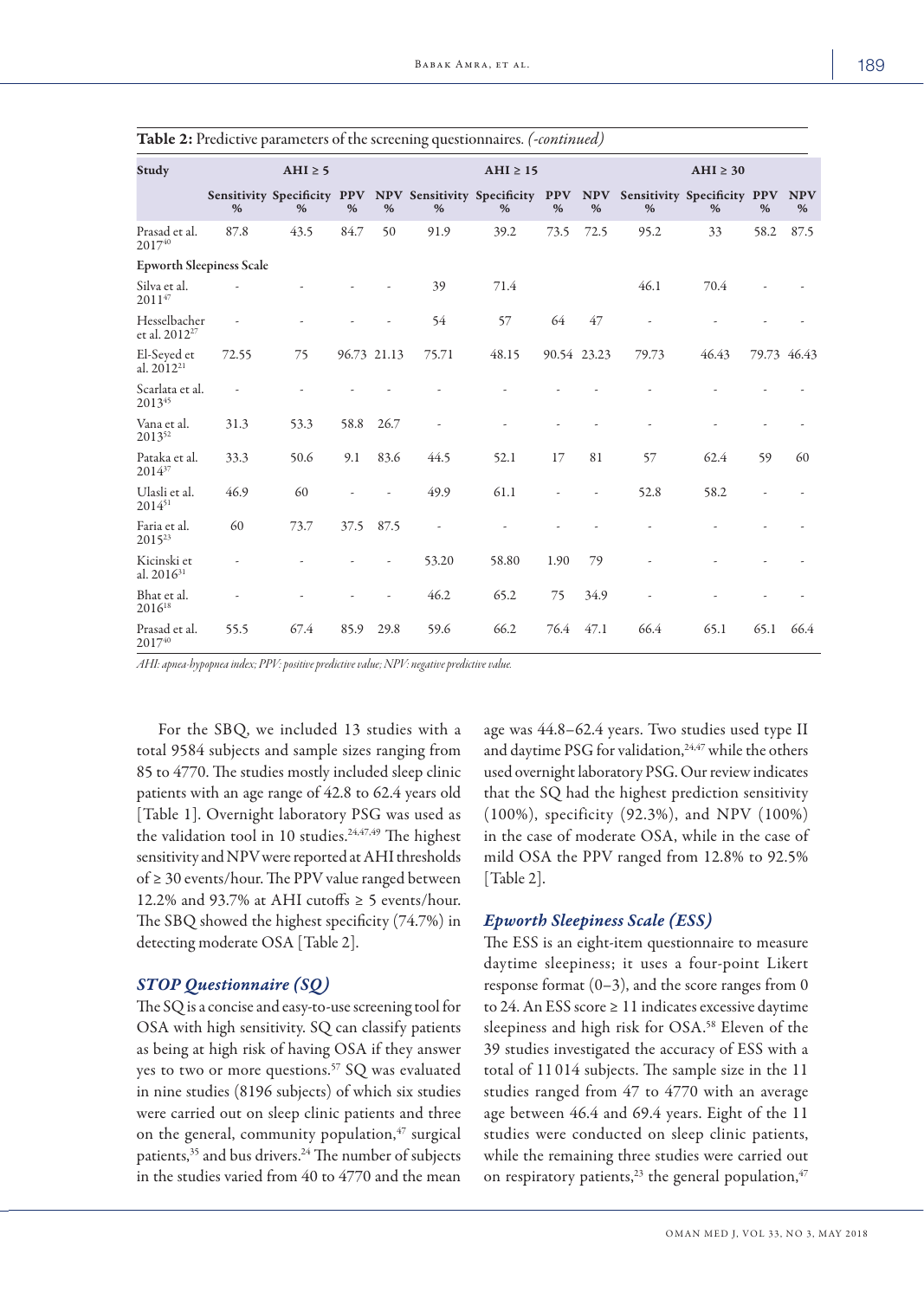and clinic outpatients.<sup>45</sup> The laboratory PSG was used by the majority of the reviewed studies [Table 1]. The highest ESS sensitivity was observed at AHI  $\geq$  30 events/hour and ranged between 46.1% and 79.73%. However, the highest values for specificity (75%), NPV (87.5%), and PPV (96.7%) were found in mild OSA with a decreasing trend from mild to severe OSA [Table 2].

#### DISCUSSION

Sleep apnea is a common and potentially serious disorder in which breathing stops and repeatedly restarts during sleep. Hundreds of such breathing interruptions can occur over the course of a single night with each interruption lasting 10 to 20 seconds. Following each of the long apneic periods, the individual is jolted out of the normal sleep phase - the sleep rhythm is disrupted and the individual suffers from fatigue and daytime sleepiness. Other indicative signs of serious sleep apnea include long apneic periods (> 15 seconds), loud snoring, choking or gasping during sleep, irritability, headache, depression, and nightmares. If untreated, sleep apnea can lead to serious disorders including obesity, diabetes, hypertension, and stroke. There are three main types of sleep apnea depending on their cause. The most common variety is OSA, which results from upper airway obstruction because of hypotonia and collapse of the posterior pharyngeal muscles. OSA is characterized by cyclic loud snoring, which is a common problem in obese individuals and patients with endocrine disorders such as hypothyroidism and acromegaly. A common cause of OSA in children is hypertrophy of the tonsils and/or the adenoids. Central sleep apnea results from the reduced central respiratory drive. Complex sleep apnea is a combination of both obstructive and central apneas.59

In light of the profound impact of OSA on the health and quality of life,<sup>5,18,40</sup> it is essential that patients are adequately screened to receive the necessary medical care. It is estimated that over 80% of people with moderate to severe OSA remain undiagnosed.60 Thus, a screening tool is necessary to stratify patients based on their clinical symptoms and anthropometric risk factors.

Some easy-to-use questionnaires have been developed as low-cost alternatives to PSG for detecting OSA. In this review, we assessed the accuracy of four self-reported OSA-SQs against PSG as the reference test. The SBQ had the highest sensitivity for the prediction of mild and severe OSA (97.55% and 98.7%, respectively). However, the BQ showed the highest specificity for the detection of mild and severe OSA (90% and 80%, respectively). Compared to other questionnaires, the SQ had the highest sensitivity (100%) and specificity (92.3%) for predicting moderate OSA. The validity of our results for the general population may be questioned based on the fact that most of the subjects in the studies we reviewed were sleep clinic patients where the prevalence of OSA is relatively high. In addition, there is no standard definition of OSA unifying the various validation studies. Features of an appropriate screening questionnaire vary according to the population being surveyed. For example, cultural differences in urban and rural populations require the questionnaire is modified according to those being surveyed. However, it must be noted that it was not our objective of this review. Diagnosis of true positive OSA patients in a clinical setting using a questionnaire with high sensitivity minimizes negative health consequences and avoids unnecessary and costly diagnostic tests. PSG, the gold standard for OSA diagnosis, is an expensive and time-demanding procedure. Therefore, it is necessary to decrease the number of false-positive subjects in the general population using a screening tool with high specificity. An effective screening tool must also have a high sensitivity to minimize the number of false negatives.

There was no standard definition for OSA in various studies that investigated the validity of OSA screening questionnaires against PSG. A recent meta-analysis indicated that the BQ has a moderate sensitivity and specificity in the general population for detecting hypopnea defined as a 3% oxygen desaturation. However, its sensitivity decreased when the hypopnea definition of 4% oxygen desaturation was applied.39 Based on these observations it is clear that the definition of OSA significantly affects the accuracy of validation studies.

Therefore, it is necessary to test the validity of various OSA-SQs in the general population against the reference standard PSG. Because sleep clinic patients constituted the majority of the subjects in the reviewed studies, it is not possible to extend our conclusions to the general population.



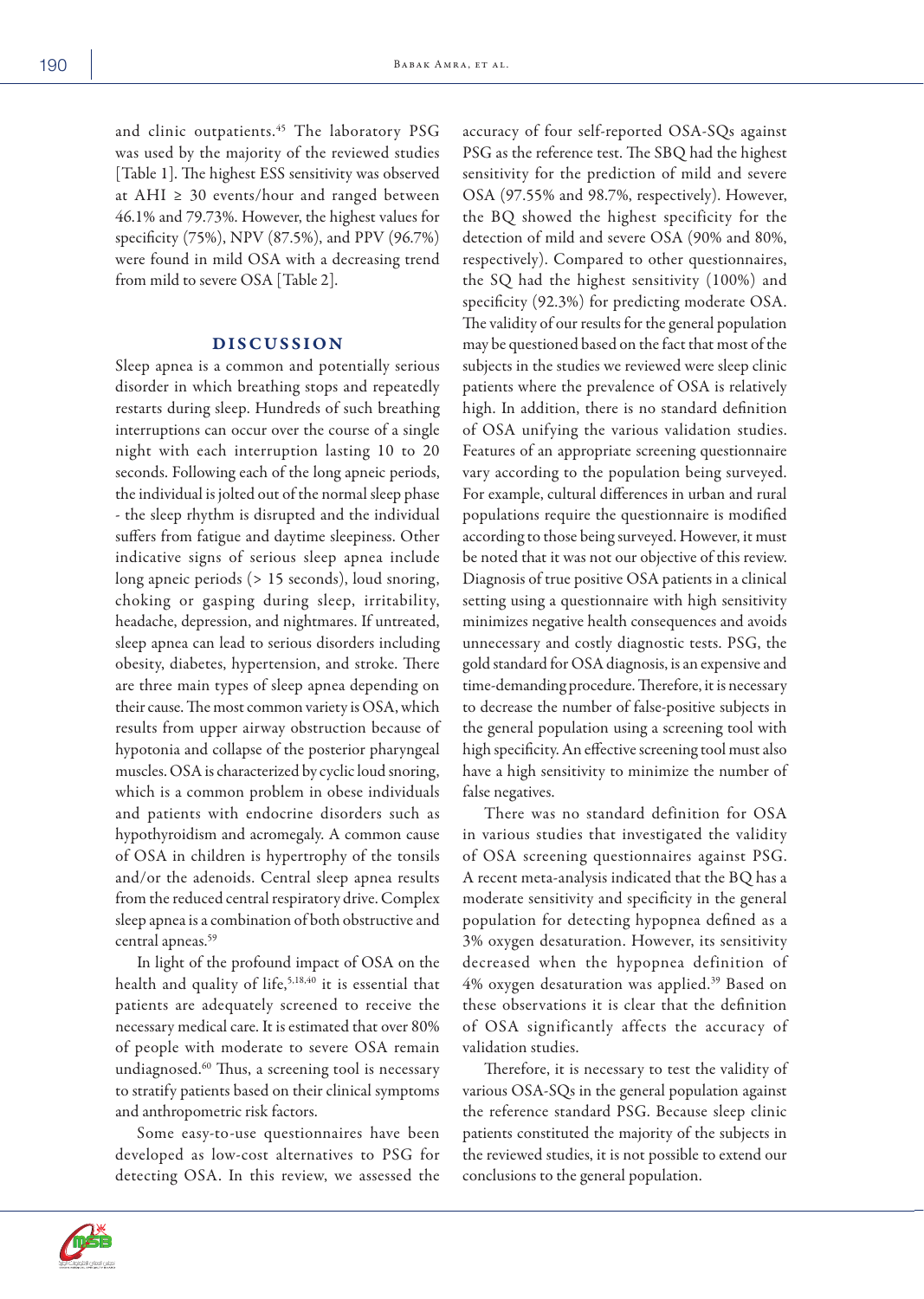#### CONCLUSION

SBQ and SQ are appropriate screening tools to determine OSA in sleep clinic patients. Further validation studies designed specifically for the general population are necessary.

#### *Disclosure*

The authors declared no conflicts of interest. No funding was received for this study.

#### references

- 1. Marshall NS, Wong KK, Liu PY, Cullen SR, Knuiman MW, Grunstein RR. Sleep apnea as an independent risk factor for all-cause mortality: the Busselton Health Study. Sleep 2008 Aug;31(8):1079-1085.
- 2. Young T, Finn L, Peppard PE, Szklo-Coxe M, Austin D, Nieto FJ, et al. Sleep disordered breathing and mortality: eighteen-year follow-up of the Wisconsin sleep cohort. Sleep 2008 Aug;31(8):1071-1078.
- 3. Young T, Peppard PE, Gottlieb DJ. Epidemiology of obstructive sleep apnea: a population health perspective. Am J Respir Crit Care Med 2002 May;165(9):1217-1239.
- 4. Peppard PE, Young T, Palta M, Skatrud J. Prospective study of the association between sleep-disordered breathing and hypertension. NEngl J Med 2000 May;342(19):1378-1384.
- 5. Punjabi NM, Ahmed MM, Polotsky VY, Beamer BA, O'Donnell CP. Sleep-disordered breathing, glucose intolerance, and insulin resistance. Respir Physiol Neurobiol 2003 Jul; 136(2-3):167-178.
- 6. Redline S, Yenokyan G, Gottlieb DJ, Shahar E, O'Connor and incident stroke: the sleep heart health study. Am J Respir Crit Care Med 2010 Jul;182(2):269-277.
- 7. Shahar E, Whitney CW, Redline S, Lee ET, Newman AB, Nieto FJ, et al. Sleep-disordered breathing and cardiovascular disease: cross-sectional results of the Sleep Heart Health Study. Am J Respir Crit Care Med 2001 Jan;163(1):19-25.
- 8. George CF, Boudreau AC, Smiley A. Effects of nasal CPAP on simulated driving performance in patients with obstructive sleep apnoea. Thorax 1997 Jul;52(7):648-653.
- 9. Pichel F, Zamarrón C, Magán F, Rodríguez JR. Sustained attention measurements in obstructive sleep apnea and risk of traffic accidents. Respir Med 2006 Jun;100(6):1020- 1027.
- 10. Ruehland WR, Rochford PD, O'Donoghue FJ, Pierce RJ, Singh P, Thornton AT. The new AASM criteria for scoring hypopneas: impact on the apnea hypopnea index. Sleep 2009 Feb;32(2):150-157.
- 11. Amra B, Nouranian E, Golshan M, Fietze I, Penzel T. Validation of the persian version of berlin sleep questionnaire for diagnosing obstructive sleep apnea. Int J Prev Med 2013 Mar;4(3):334-339.
- 12. Kushida CA, Littner MR, Morgenthaler T, Alessi CA, Bailey D, Coleman J Jr, et al. Practice parameters for the indications for polysomnography and related procedures: an update for 2005. Sleep 2005 Apr;28(4):499-521.
- 13. Ramachandran SK, Josephs LA. A meta-analysis of clinical screening tests for obstructive sleep apnea. Anesthesiology 2009 Apr;110(4):928-939.
- 14. Manzar MD, Moiz JA, Zannat W, Spence DW, Pandi-Perumal SR, Hussain ME; BaHammam AS. Validity of the Pittsburgh Sleep Quality Index in Indian University Students. Oman Med J 2015 May;30(3):193-202.
- 15. Abrishami A, Khajehdehi A, Chung F. A systematic review of screening questionnaires for obstructive sleep apnea. Can J Anaesth 2010 May;57(5):423-438.
- 16. Alhouqani S, Al Manhali M, Al Essa A, Al-Houqani M. Evaluation of the Arabic version of STOP-Bang

questionnaire as a screening tool for obstructive sleep apnea. Sleep Breath 2015 Dec;19(4):1235-1240.

- 17. Best MW, Fitzpatrick M, Milev R, Bowie CR, Jokic R. Utility of the Berlin questionnaire for predicting obstructive sleep apnea in individuals with treatment-resistant depression. Sleep Breath 2013 Dec;17(4):1221-1227.
- 18. Bhat S, Upadhyay H, DeBari VA, Ahmad M, Polos PG, Chokroverty S. The utility of patient-completed and evaluation of obstructive sleep apnea. Sleep Breath 2016 Dec;20(4):1347-1354.
- 19. Bouloukaki I, Komninos ID, Mermigkis C, Micheli K, Komninou M, Moniaki V, et al. Translation and validation of Berlin questionnaire in primary health care in Greece. BMC Pulm Med 2013 Jan;13:6.
- 20. Boynton G, Vahabzadeh A, Hammoud S, Ruzicka DL, Chervin RD. Validation of the STOP-BANG Questionnaire among Patients Referred for Suspected Obstructive Sleep Apnea. J Sleep Disord Treat Care 2013 Sep;2(4).
- 21. El-Sayed IH. Comparison of four sleep questionnaires for screening obstructive sleep apnea. Egyptian Journal of Chest Diseases and Tuberculosis. 2012;61(4):433-441.
- 22. Enciso R, Clark GT. Comparing the Berlin and the ARES questionnaire to identify patients with obstructive sleep apnea in a dental setting. Sleep Breath 2011 Jan;15(1):83- 89.
- 23. Faria AC, da Costa CH, Rufino R. Sleep Apnea Clinical Score, Berlin Questionnaire, or Epworth Sleepiness Scale: which is the best obstructive sleep apnea predictor in patients with COPD? Int J Gen Med 2015 Aug;8:275-281.
- 24. Firat H, Yuceege M, Demir A, Ardic S. Comparison of four established questionnaires to identify highway bus drivers at risk for obstructive sleep apnea in Turkey. Sleep Biol Rhythms 2012;10(3):231-236.
- 25. Gantner D, Ge JY, Li LH, Antic N, Windler S, Wong K, et al. Diagnostic accuracy of a questionnaire and simple home monitoring device in detecting obstructive sleep apnoea in a Chinese population at high cardiovascular risk. Respirology 2010 Aug;15(6):952-960.
- 26. Ha SC, Lee DL, Abdullah VJ, van Hasselt CA. Evaluation and validation of four translated Chinese questionnaires for obstructive sleep apnea patients in Hong Kong. Sleep Breath 2014 Dec;18(4):715-721.
- 27. Hesselbacher S, Subramanian S, Allen J, Surani S, Surani S. Body mass index, gender, and ethnic variations alter the clinical implications of the epworth sleepiness scale in patients with suspected obstructive sleep apnea. Open Respir Med J 2012;6:20-27.
- 28. Kang K, Park KS, Kim JE, Kim SW, Kim YT, Kim JS, et al. Usefulness of the Berlin Questionnaire to identify patients at high risk for obstructive sleep apnea: a population-based door-to-door study. Sleep Breath 2013 May;17(2):803-810.
- 29. Karakoc O, Akcam T, Genc H, Yetkin S, Piskin B, Gerek M. Use of the Berlin Questionnaire to screen at-risk patients for obstructive sleep apnea. B-ENT 2014;10(1):21-25.
- 30. Khaledi-Paveh B, Khazaie H, Nasouri M, Ghadami MR, Tahmasian M. Evaluation of Berlin Questionnaire Validity for Sleep Apnea Risk in Sleep Clinic Populations. Basic Clin Neurosci 2016 Jan;7(1):43-48.
- 31. Kiciński P, Przybylska-Kuć SM, Tatara K, Dybała A, Zakrzewski M, Mysliński W, et al. Reliability of the Epworth Sleepiness Scale and the Berlin Questionnaire for screening obstructive sleep apnea syndrome in the context of the examination of candidates for drivers. Med Pr 2016 Dec;67(6):721-728.
- 32. Kim B, Lee EM, Chung YS, Kim WS, Lee SA. The utility of three screening questionnaires for obstructive sleep apnea in a sleep clinic setting. Yonsei Med J 2015 May;56(3):684- 690.
- 33. Margallo VS, Muxfeldt ES, Guimarães GM, Salles GF. Diagnostic accuracy of the Berlin questionnaire in detecting obstructive sleep apnea in patients with resistant hypertension. J Hypertens 2014 Oct;32(10):2030-2036,